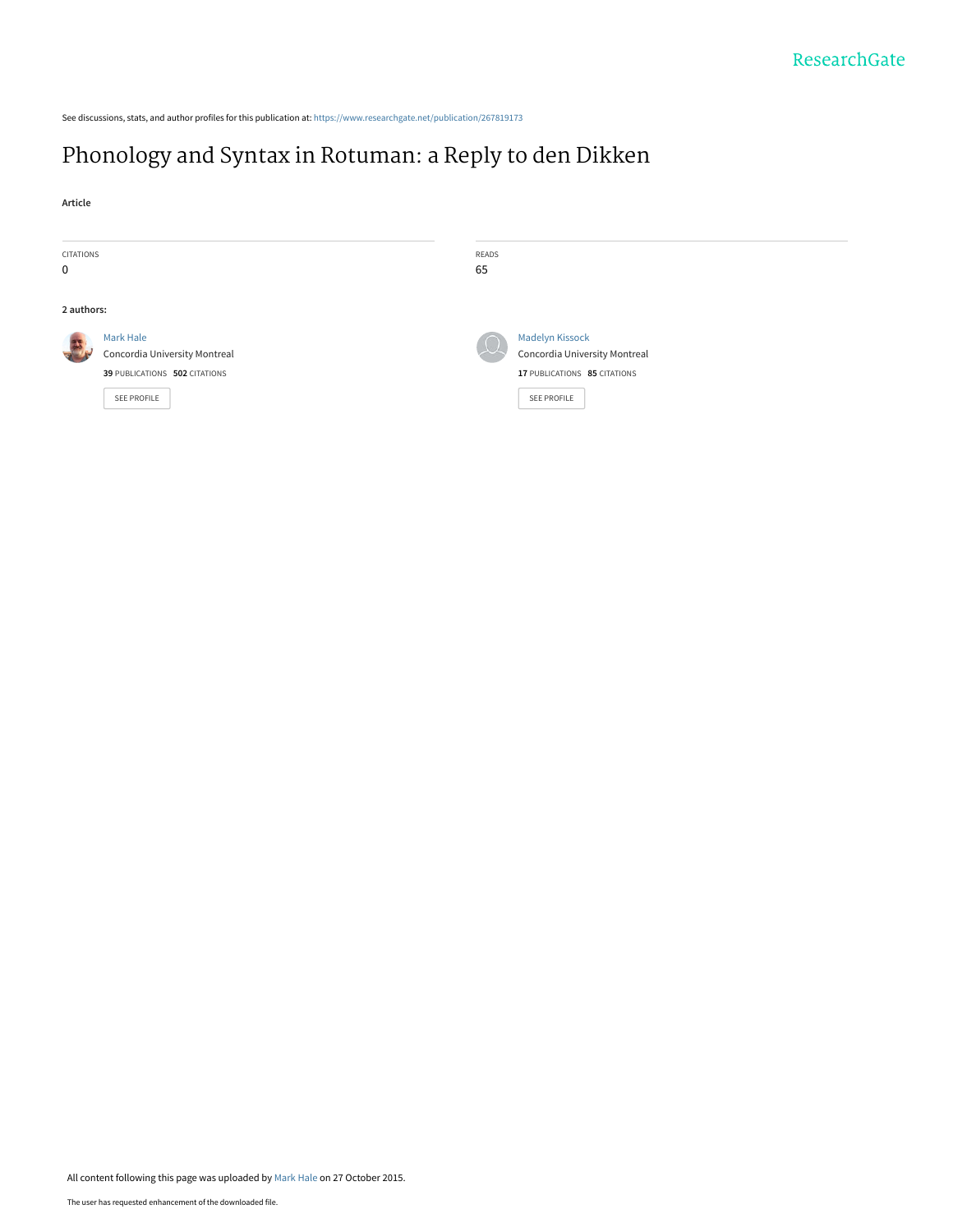# Phonology and Syntax in Rotuman: a Reply to den Dikken

Mark Hale & Madelyn Kissock Concordia University & Oakland University

## I. The Phenomenon

- (1) Rotuman is a member of the Central Pacific branch of the Oceanic subfamily of Austronesian, spoken mostly on the islands of Rotuma (politically part of Fiji) and Fiji by some 12,000 people.<sup>1</sup>
- (2) Rotuman displays what Churchward (1940) labelled a 'phase distinction' (obviously having nothing to do with the 21st-century concept of the syntactic 'phase') in the surfacing forms of (most of) its morphemes: under some conditions, morphemes surface in what Churchward called 'the complete phase', under other conditions, in what Churchward called 'the incomplete phase'. The 'conditions' involved will be the subject of our discussion today.
- (3) Some Rotuman phase distinctions:

|              | Complete Phase Incomplete Phase |                     |
|--------------|---------------------------------|---------------------|
| haŋa         | han                             | 'feed $(v.)'$       |
| tokiri       | tokir                           | 'roll (v.)'         |
| mose         | mös                             | 'sleep $(v.)'$      |
| hoti         | höt                             | 'embark (v.)'       |
|              |                                 | 'paper'<br>'flower' |
| pepa<br>hosa | peap<br>hoas                    |                     |

<sup>1</sup>The position of Rotuman within the Central Pacific branch is well-established and uncontroversial, in spite of the fact that den Dikken (2003:1) writes: "Rotuman is a Polynesian SVO isolate... " While the Polynesian languages are also members of the Central Pacific branch, Polynesian is a subfamily of which Rotuman is not a member. The use by den Dikken of the phrase "a Polynesian SVO isolate" is unfortunate, given that "isolate" in the technical sphere of language classification carries the meaning "not known to be related to any other language", thus inviting a (mis)interpretation of what den Dikken has written as meaning something like "a genetically unaffiliated language of (geographical) Polynesia."

Den Dikken's confusion about 'Polynesian' languages is more dramatically put on display when we read his assertion (2003:58) that Malagasy is "another Polynesian language, genetically unrelated to Rotuman." Since, as can be clearly seen in the quote above, den Dikken seems to believe that Rotuman is also 'a Polynesian language', it would seem to follow that regarding either Rotuman or Malagasy (or both) he must be using the term 'Polynesian' geographically, rather than linguistically (since otherwise, how could both languages be 'Polynesian', but 'genetically unrelated'?). Unfortunately, Rotuma is generally considered to be geographically part of Melanesia (like Fiji), rather than Polynesia, and Malagasy is, of course, spoken on Madagascar, thousands of miles from Polynesia. In fact, Malagasy is a member of the Austronesian language family, like Rotuman, and thus den Dikken's "genetically unrelated" is simply wrong. Malagasy is a member of the Borneo-Philippines subfamily of Austronesian.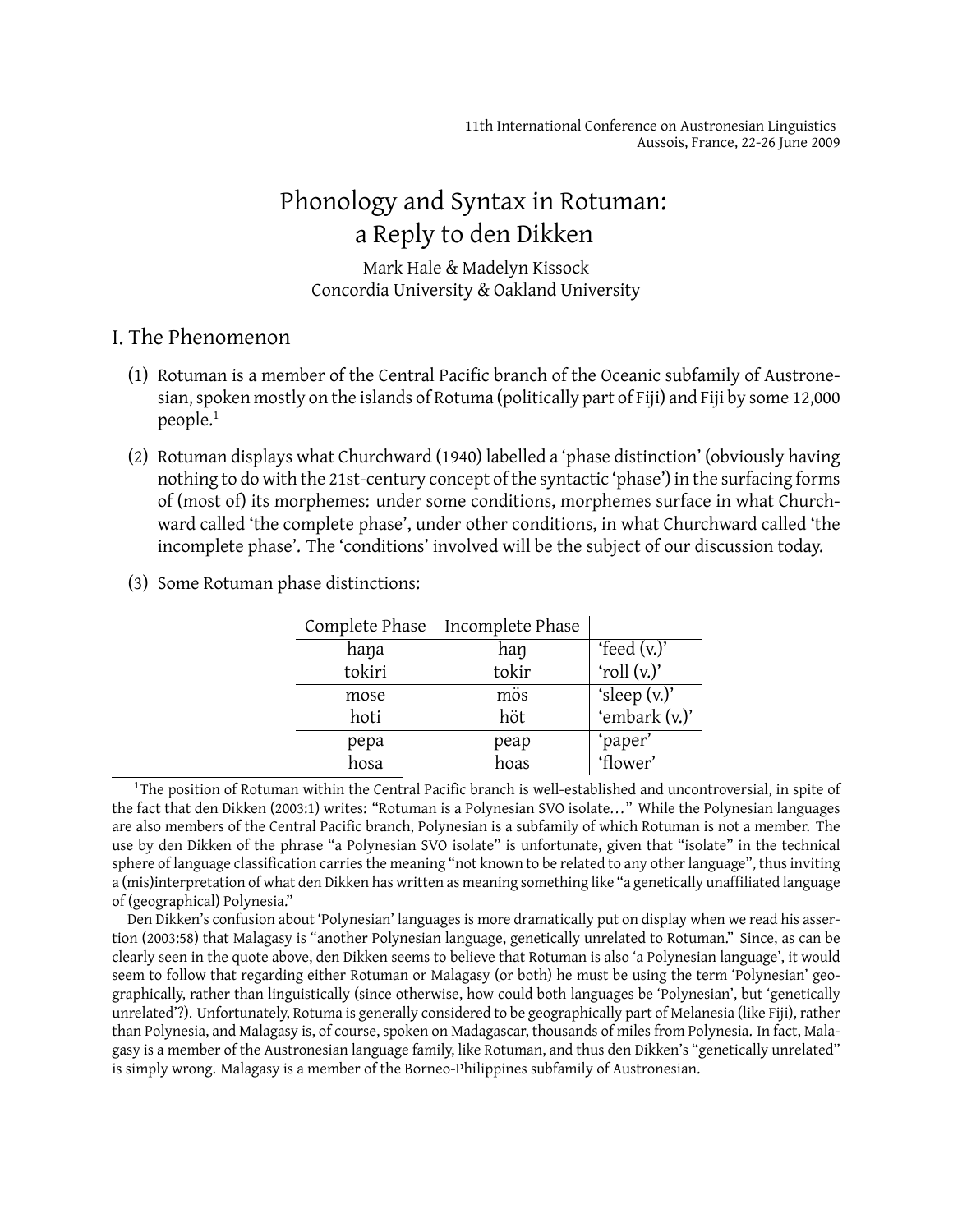- (4) As can be seen from the table in (3), a variety of mechanisms regulate the phonological relationships between the phases (vowel deletion in the first set,  $umlaut + vowel$  deletion in the second set, metathesis in the third set, and these are merely examples, there are other possibilities as well). As the examples of 'sleep' and 'embark' show, the Complete Phase form must represent the underlying representation of the morpheme in question (since the Complete Phase form of these words is *not* predictable from the Incomplete Phase form, but the Incomplete Phase form *is* predictable from the Complete Phase). As 'paper' in the third set shows, even loanwords display the alternation, which is pervasive. We will not be concerned about the precise phonological *form* of the phase distinction today.
- (5) While a fuller consideration of the 'conditions of use' of the two phases must await some further discussion of background issues, the most salient and easy to grasp distinction (and thus the one seized onto with the greatest ease by Western analysts) can be seen in the data in (6), which shows that the phase distinction relates in some way to 'definiteness' issues.
- (6) Some phase distinctions of *vaka* 'canoe' and *fisi* 'white':
	- (a) *vak* 'canoes' (indef. pl.) vs. *vaka* 'the canoes' (def. pl.)
	- (b) *vak fis* 'white canoes' vs. *vak fisi* 'the white canoes'

### II. Solutions predating den Dikken (2003)

(7) The Semantic Conditioning Solution (Churchward 1940:96 et passim)

*§*III.16.1. To what extent, if at all, can we discover an underlying unity behind the various rules that govern the respective uses of the two phases? *§*III.16.2. It appears to me that all the rules except the sixth can be subsumed under the following principle: that, in general, the complete phase indicates some kind of completeness, the incomplete phase some kind of incompleteness.<sup>2</sup>

- (8) Churchward's (1940) 'Solution' has been the one generally adopted in modern work on Rotuman, including work by phonologists on the phonological details of the alternation. For example, McCarthy (1995), which builds upon most of the generative research on the issue, states that "Rotuman has a contrast in major-category words between two phases, the complete and the incomplete, distributed according to syntactico-semantic principles."
- (9) The Phonological Conditioning Solution (Hale & Kissock 1998)

The phases are the epiphenomenal by-product of regular phonological processes.

(10) This 'phonological conditioning' approach is adopted from Hale & Kissock (1998) by some more recent analyses, e.g., McCarthy (2000).

<sup>&</sup>lt;sup>2</sup>Churchward (1940:88-89) gives six rules for the distribution of the phases, the details of which we shall consider as necessary below. His 'Sixth Rule', which he mentions here as an exception to the general principle he seeks to invoke, requires that the personal pronouns and *seia* ('who(m)') unexpectedly show the Complete Phase after the prepositions *'e* and *se*, and the Incomplete Phase in all other positions.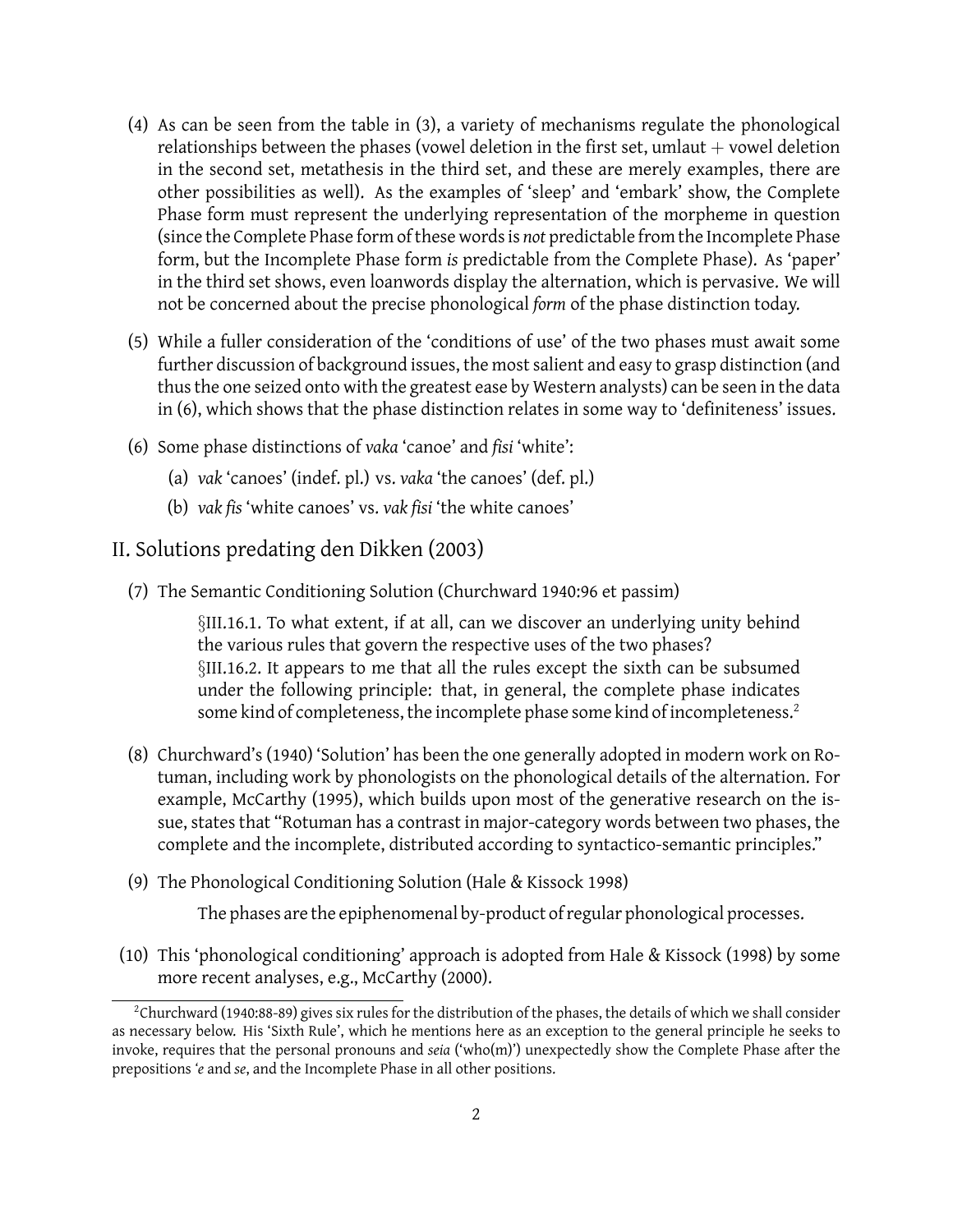- (11) Just to show you how such an analysis might work, consider the following forms, derived via affixation from *tole* 'carry' and the suffixes *-me* 'hither' and *-'ɔki* 'causative'. We will derive the words in the form they would be cited if elicited from an informant—i.e., prepausally, when they would show up in their incomplete phase form. However, we will be most interested in the phase alternations on the verb *tole* rather than on the word as a whole at this point.
	- (a) *tole* 'carry' + *-me* 'hither' *→ tolem* 'carry hither' [*tole* in its Complete Phase]
	- (b) *tole* 'carry' + *-'ɔki* 'causative' *→ tol'æk* 'to make carry' [*tole* in its Incomplete Phase]<sup>3</sup>
- (12) This data manifests the two 'phases' of *tole* 'carry' with no contrast in the definiteness associated with the semantics of that element—i.e., this contrast in phase appears to go completely unaccounted for by Churchward's 'semantic' analysis in (7)—and by all similar 'semantics-based' analyses.
- (13) If we turn our attention instead to the phonological details, the basic idea emerges that one builds binary strong-weak feet from right-to-left, and that the vowels at the right edges of weak feet normally delete. Thus:
	- (a) (*to*)[*leme*] *→ tolem*
	- (b) [*tole*][*'ɔki*] *→ tol'æk*
- (14) To explain the data in (6) above, Hale & Kissock (1998) posit a definite determiner D-element which is segmentally underspecified, but moraic (like a massively underspecified vowel, e.g.). This element is final in its phrase (DPs in Rotuman are D-final when the D is non-null, and thus presumably should also be D-final when the D is segmentally underspecified) and is enclitic to the word which precedes it. So the actual representation of the elements in (6), before phase formation, are as in (15).
- (15) Deriving the effects in (6) [remember that the moraic element D will count for foot construction, but will delete, like all moraic nuclei, when at the right edge of a foot]:
	- (a) indefinite plural: [*vaka*] *→ vak* definite plural: (*va*)[*ka D*] *→ vaka*
	- (b) indefinite plural: [*vaka*] [*fisi*] *→ vak fis* definite plural: [*vaka*] (*fi*)[*si D*] *→ vak fisi*
- (16) Note that, in anticipation of the discussion to follow, the phase distinction does not bear responsibility for the semantics of definiteness marking under such a scenario: the semantics of definiteness enters the derivation via the presence in the numeration of the definite determiner D. The D has phonological content (since it is moraic), and it is the *phonological*, not the semantic, content of D which is responsible for the Complete Phase showing up in the word to which D is attached (via cliticization). D thus acts exactly like *-me* in (11a),

<sup>&</sup>lt;sup>3</sup>The Incomplete Phase form of the causative suffix shows the effects of Umlaut.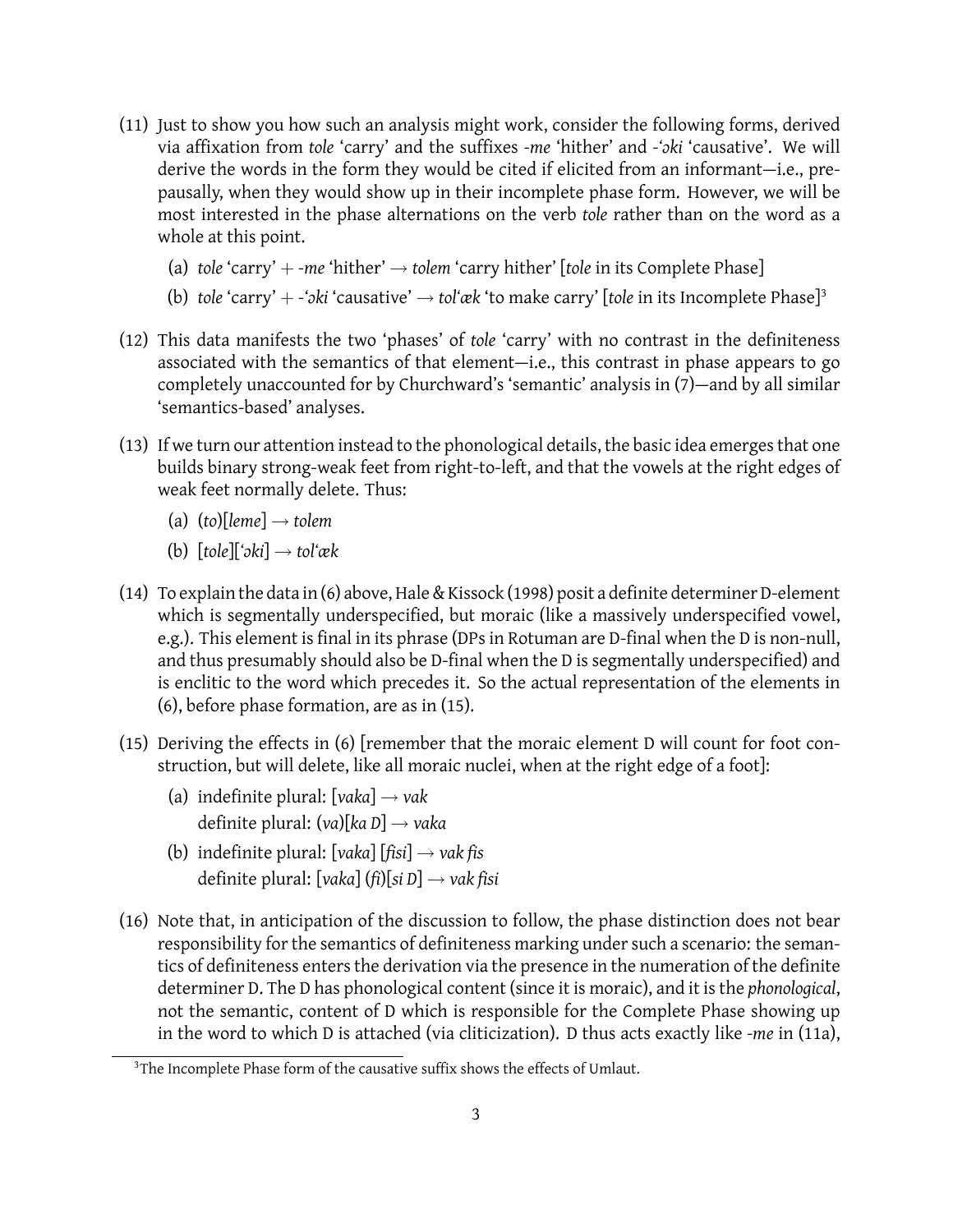since in the relevant respects (moraic structure) D and *-me* 'hither' are identical: *-me* triggers 'Complete Phase' on the elements to which it attaches, and D triggers 'Complete Phase' on the elements to which it attaches. The 'Complete Phase' is thus only epiphenomenally associated with definiteness.

## III. den Dikken (2003)

- (17) den Dikken (2003:1-2) characterizes his study in terms which make it sound very much like a return to the analyses offered by Churchward (1940). He asserts that his study will result in "a fully morphosyntactic analysis of the 'phase' distinction in the DP domain."
- (18) What does 'a fully morphosyntactic analysis' mean? Since the phase distinction itself (i.e., the metathesis, umlaut, vowel deletion, etc.) could hardly be handled by the syntax (which doesn't have computational access to the elements of the representation being manipulated by such processes), one possibility would be that den Dikken intends something like the scenario in (19).
- (19) Derive the Incomplete Phase forms (recall that the Complete Phase forms are identical to underlying forms and thus would require no special derivational machinery) in the 'morphology' and feed these created objects into the syntactic computation, which will of course derive from these morphological objects two output representations, one for the articulatory-perceptual interface, and one for the logico-conceptual interface (we'll abbreviate these as PF and LF respectively in the discussion that follows). Under such a conception, the two created morphological objects would need to differ not only phonologically, but also in their syntactic feature representations, because otherwise the difference between them would not be visible to the syntax, and their could be no 'morpho*syntactic*' analysis of their distribution.
- (20) We don't believe that the scenario in (19) could ever provide an account of the phase distinctions in Rotuman, because, as we've attempted to sketch above, we believe that the conditions which give rise to the phase distinctions involve the post-lexical phonology—i.e., that the conditioning involves phonological strings larger than the lexical item (the entity over which syntactic computation takes place), but, in any event, (19) doesn't appear to be what den Dikken (2003) has in mind either, as is hinted at by (21).<sup>4</sup>
- (21) Like Hale & Kissock (1998), den Dikken is interested in focussing on the trigger of the phase distinctions, rather than on their form:

<sup>&</sup>lt;sup>4</sup> For evidence that is greater than just 'hinting', one need only consider the fact that den Dikken invokes syntactic cliticization as a factor in determining output phase at a couple of points in his monograph. Since syntactic cliticization (involving 'special clitics') cannot take place until *after* syntactic computation has built up the structures out of which cliticization will occur, and since the phase alternations are in part a function of the types of clitic structures that arise in the course of the syntactic derivation, the phases cannot be 'pre-compiled' by the morphology and fed *into* the syntactic computation for den Dikken.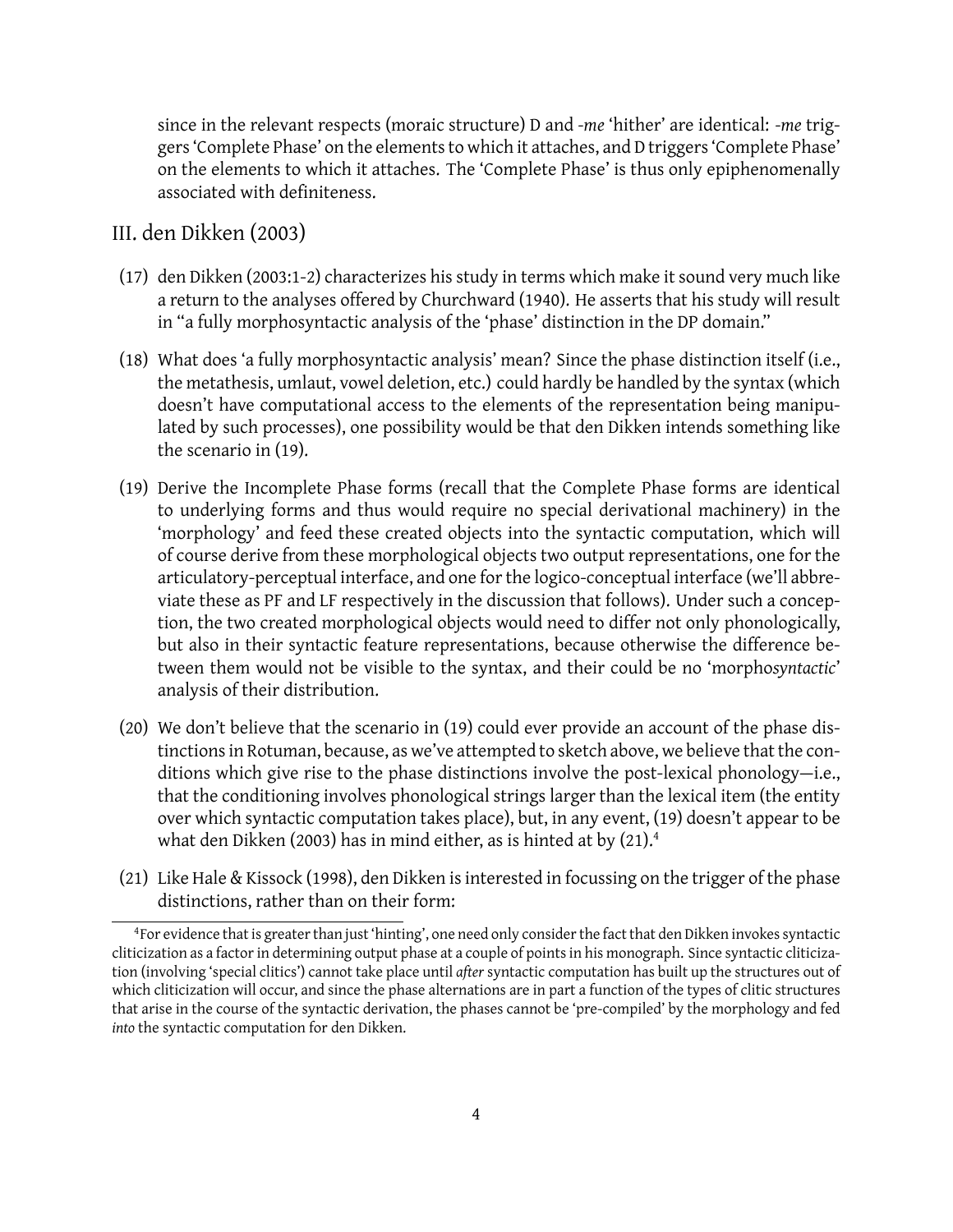For our purposes here, the phonology of the phase distinction will be entirely immaterial. What we are interested in in this work is the syntactico-semantic conditioning of the phase distinction...

Den Dikken appears to have now (on pg. 2, rather than pg. 1, of his monograph) shifted the relevant domain of his account of the phases from *morphosyntax* to *syntactico-semantic conditioning*. Since neither the syntactic representation(s) nor the semantic output representation of a given derivation would seem to exist at the time of morphological derivation in the scenario in (19), those representations could hardly condition any phase distinction generated in the morphology (where we construe 'derivation in the morphology' as meaning 'derivation so as to be fed into the syntactic computation').

- (22) Is there an architecture of the grammar which would allow the syntactico-semantic conditioning of the phases? Den Dikken in general seems to be assuming a relatively standard minimalist architecture, which we assume works something like (23).
- (23) Take elements from the numeration (or from the workspace of already constructed syntactic objects) and subject them to the operations of Merge and Move (arguably unifiable), iteratively. Either when you are done, or after each step (Epstein & Seely 2006) or at each Phase (not in the Rotuman sense, Chomsky 2005) send the resulting representation to the LF & PF interfaces for evaluation. The derivation converges (i.e., is well-formed) when the numeration is exhausted and no uninterpretable features reach LF and PF.
- (24) It isn't clear whether *both* the syntax and the semantics have to condition the phases for there to be *syntactic-semantic conditioning* or whether conditioning by either one will do, but either way we can ask the questions independently: under the architectural assumptions in (23) can the syntax or can the semantics condition whether *vaka* or *vak* emerges from the phonology?
- (25) Crucially, if we don't make the assumptions in (19), where the phases are 'pre-compiled' by the morphology, then the numeration can of course only have /vaka/-type forms (i.e., seemingly Complete Phase forms) in it. The phases will be computed post-lexically, i.e., *after*the syntax spells out the final form of the string to PF. So we can rephrase the questions in (24) as in (26).
- (26) (a) If /vaka/ is the only input to syntactic computation, can the syntax condition whether [vaka] or [vak] emerges from the phonology?

(b) If /vaka/ is the only input to the syntactic computation, can the semantics condition whether [vaka] or [vak] emerges from the phonlogy?

(27) Let's take (26b) first. Since a single input form, /vaka/, is introduced to the syntactic computation regardless of whether it emerges as [vak] or [vaka], the semantics, which has no access to forms emerging from the phonology, will never know whether the phonology has computed an output [vak] or an output [vaka]. Since it cannot know what happened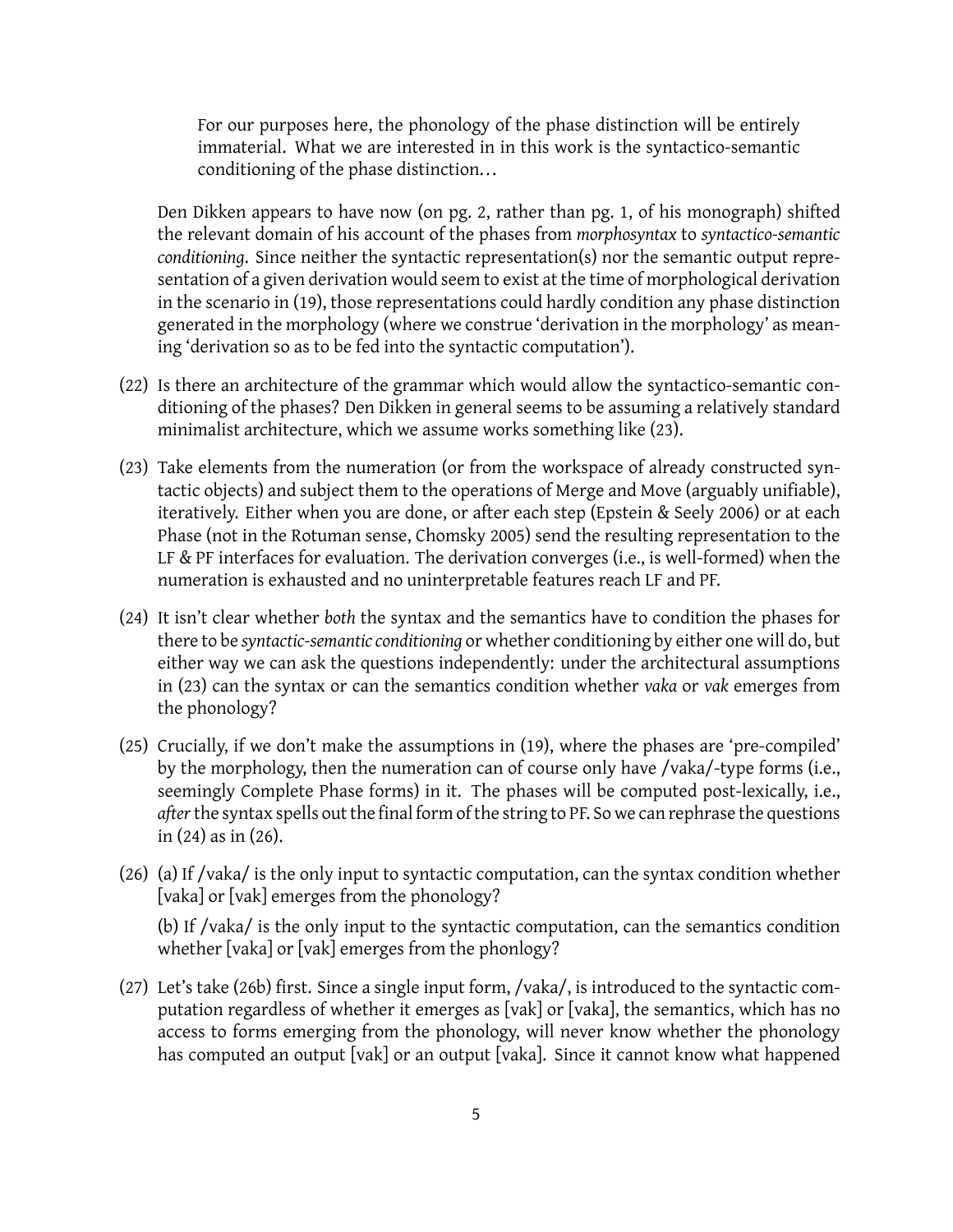phonologically, it cannot condition what happened phonologically (because it would need to crash if the wrong thing happened, but it can't know whether it did). Put more simply, it is not possible for the LF representation to depend on properties of the PF representation for the proper interpretation of a string, because LF has no access to that representation. Therefore, there can be no *semantic* conditioning of the phase contrast. This fact already makes den Dikken's *syntactico-semantic* a little odd.

- (28) How about (26a)? It is, as far as we can tell, relatively standard to use 'syntactic conditioning' of phonological forms as a shorthand to refer to sequence of events which we believe are pretty universally conceived of as in (29).
- (29) Build the syntactic structure, send the final SpellOut form to PF. PF will construct a rich prosodic structuring of phonological material in the representation it receives from the syntax into prosodic domains (the intonation group, the clitic group, the phonological phrase, the phonological word, etc.). These prosodic domains reference hierarchical information encoded in the syntactic representation, though they are themselves phonological objects. Phonological processes/derivations may be conditioned in part by properties of prosodic domains. *Technically*, these phonological properties are not being conditioned by the syntactic representations (but rather by the prosodic structures which are constructed out of the syntactic representations), but we can, again as a shorthand, call this 'syntactic conditioning' of phonological processes. Is this what den Dikken (2003) has in mind?
- (30) Before we answer this question, let us just note that we shouldn't have to be figuring all of this out. Den Dikken's analysis should be sufficiently clear and explicit that we would *know* from having read his monograph what he means when he says 'fully morphosyntactic analysis' or 'syntactico-semantic conditioning.'
- (31) Returning to the question posed at the end of (29), we can say this. If the difference between [vaka] and [vak] is the result of differences in the positions of /vaka/ in the prosodic structure, then there must be *some other* difference between the *syntactic* structures of the clauses destined to contain [vaka] and those destined to contain [vak], because prosodic structures are constructed from syntactic structures, and the prosodic structures need to be different to trigger the phase distinction.
- (32) The only way to get a difference in syntactic structure is to have a difference in numeration (assuming deterministic computation). So the difference between clauses in which [vaka] emerges and those in which [vak] emerges must have some difference in the set of elements in the numeration. Given this, let's examine a minimal pair of clauses (in 33).
- (33) (a) *'epa la hoa'* 'the mats will be taken' (b) *'eap la hoa'* 'some mats will be taken'
- (34) Ignoring a bunch of null functional heads (like C, etc.) that aren't relevant, the numera-
- tion for these clauses must contain /*'epa*/ 'mat', /*la*/ 'future tense', and /*ho'a*/ 'say'. But of course that can't be the whole story, because the phase distinction in the [*'epa*] vs. [*'eap*]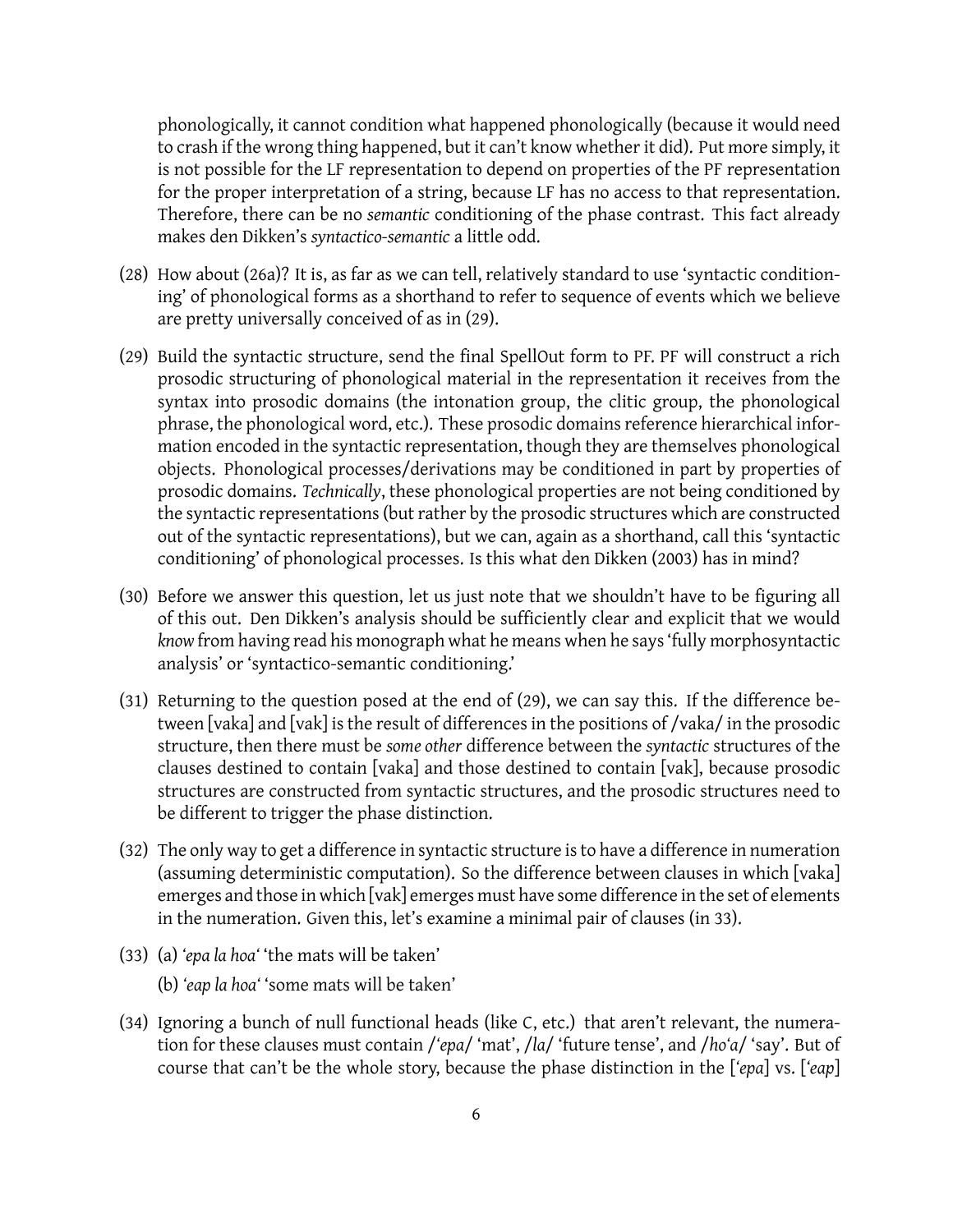contrast must be being conditioned by a prosodic difference, and that difference must depend on a syntactic difference, and that difference must itself depend on a difference in numeration. If we adopt the suggestion of Hale & Kissock (1998), of course, there is a difference in numeration (and a difference in the prosodic structure, in this case the foot structure, built from the syntactic representation constructed from that numeration): (33a) has our moraic D element (a definite determiner) in the numeration, it cliticizes (in the phonology) to /*'epa*/ in (33a), but not, of course in (33b), since it was not part of the numeration that gave rise to (33b), and it, being moraic, triggered the (*'e*)[*pa D*] footing which eventually gave rise to *'epa* in (33a), as opposed to the [*'epa*] footing in (33b), which of course eventually gave rise to *'eap*.

- (35) What's den Dikken's analysis? He summarizes it at the end of the book (2003:73): "Commarking can be viewed as the realization of a *clitic* in  $D[+def]$ ." Hmmm. Sounds familiar. Bizarrely, he *immediately* follows this complete endorsement of Hale & Kissock's (1998) analysis of how definiteness marking works in Rotuman with this sentence: "Approaches (like Hale & Kissock's 1998, and McCarthy's 2000) which seek to harbour the account of the phase alternation entirely within the phonology will be hard pressed accommodating effects of the type in (123/124), unless they allow their phonology access to a substantial amount of syntactic information." But of course our phonology will need access to no more syntactic information than den Dikken's phonology will: we both need to get the same 'information' to make it from the numeration, through the syntactic computation, to PF.
- (36) The only difference between our analysis and that of den Dikken is that den Dikken never says that his (inaudible) D-head to mark definites is moraic. Indeed, he never tells us *how* such an element can have the effect that it does (preserving Complete Phase, which recall is identical to underlying form), he just asserts that it does.
- (37) Before concluding, we might deal with one issue which may have arisen in the mind of the reader regarding den Dikken's 'syntactico-semantic conditioning' of the phase contrast: how does den Dikken account for the difference in the phase of *tole* which we mentioned in (11) and (12). You will recall that before the monosyllabic suffix *-me* the verb *tole* surfaces in the Complete Phase (thus *tole-m*), while before the disyllabic suffix *-'ɔki* it surfaces in its Incomplete Phase form (thus *tol'æk*). Is there some special 'syntactico-semantic' factor at play here?
- (38) No, there isn't. Den Dikken's major generalization is his (10) (2003:9), which says "*morphosyntactic* Com(plete Phase)-marking is on the *rightmost* element in the checking domain of D[+def]."<sup>5</sup> To this statement den Dikken appends the following footnote:

The emphatic restriction of (10) to *morphosyntactic* Com-marking is prompted by the fact that there are cases of Com which the (morpho)syntax arguably has nothing to say about: the instances of Com triggered by phonological properties

<sup>5</sup>Note that the rightmostness requirement follows if we adopt Hale & Kissock's proposal that such Complete Phase marking is triggered by a moriac D-clitic with definiteness semantics, given that DPs are head-final.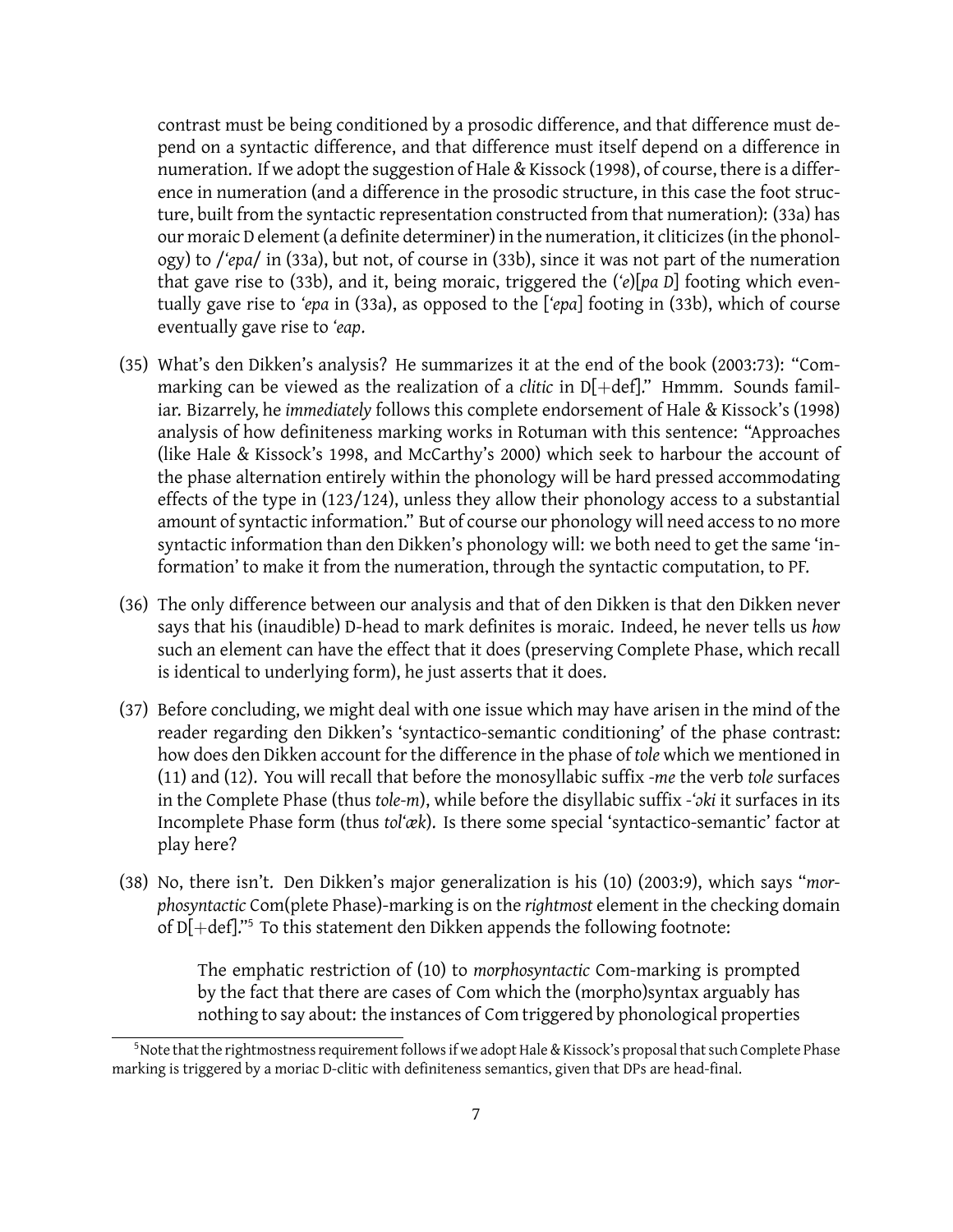of affixes, in particular... See Hale & Kissock (1998) for discussion of this—arguably not a syntactic issue.

(39) So, den Dikken accepts a phonological analysis of forms such as those in (11), in particular, the phonological analysis proposed in Hale & Kissock (1998), never once showing that that analysis cannot be extended to cover the 'morphosyntactic' cases of Complete Phase in which he is interested. His solution to those is to posit a D-clitic to mark definiteness (as do Hale & Kissock 1998), but to leave unexplained how that could trigger the phonological effects we see in phase formation in Rotuman. We see our unified analysis of the phases as much more economical and insightful.

#### IV. Conclusions

- (40) When doing an analysis, it is easy to be misled by the subtle contrast between the analyst's (or listener's) *evidence* that the string should be interpreted in a particular way and the actual derivational source of that interpretation.
- (41) For example, the constituent which precedes the finite verb form in German main clauses has been fronted to the specifier of some high functional head with particular pragmatic semantics associated with it. The head itself is typically null, and thus position to the left of the finite verb is a good indication that the constituent occupies such a high position. But the verb's position itself has nothing to do with the semantics of the fronted DP.
- (42) Or, consider the 'floated quantifiers' in English 'the men would have all left' vs. 'the men would all have left' vs. 'the men all would have left'. The presence of the tense and mood elements 'would' and 'have' act as key sources of evidence for where in the structure 'all' is being spelled out (contrast the massive ambiguity in that regard of 'the men all left'), but the presence of those elements bears no responsibility for the structural placement of 'all', nor for its scopal interpretation (which is a function of its structural position, arguably, but certainly *not* a function of what other elements have non-null exponents in the tree).
- (43) Similarly, in Rotuman, the presence of a Complete Phase form at the right edge of a DP is absolutely compelling evidence that*something* has prevented the final vowel of that Complete Phase form from undergoing the loss or metathesis that typically characterizes Incomplete Phase formation. Since no preventor is visible, the element which must have prevented this development must be deleted or null, but the presence of the Complete Phase allows one to assume its presence in the numeration and, indeed, to deduce that it has been merged into that particular DP as its rightmost (and thus head) element. The Complete Phase in this context thus allows one to *recover* the element responsible for the semantics of definiteness, but the phase itself has *nothing* to do with that semantics.
- (44) Hale & Kissock (1998) criticized Churchward (1940) for the 'romanticism of terminological aesthetics' which we saw in his belief that 'completeness of form=completeness of semantics' and 'incompleteness of form=incompleteness of semantics' (see 7 above). We were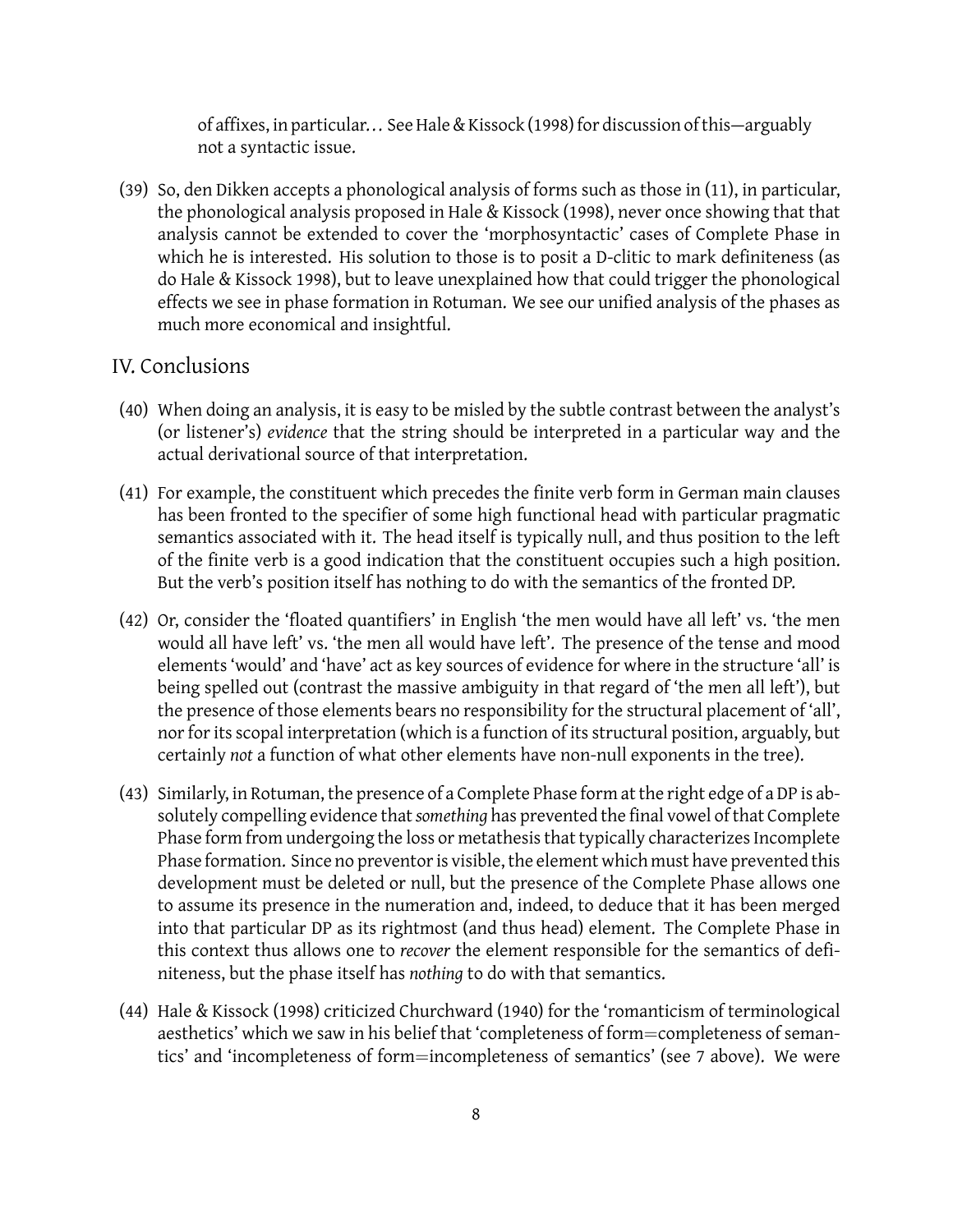particularly dismayed at the degree to which he felt compelled to manipulate concepts of 'completeness'/'incompleteness' in the semantic domain to try to force the facts of Rotuman to fit this preconceived notion. Den Dikken (2003) chides us for the criticism, noting that "Churchward's inventory of the facts...and his analyses are truly remarkable" and that our criticism seems (to him) to intend "to brush Churchward's work aside." The greatest service that we as scientists can perform to honor the hard and careful work of our intellectual predecessors is to try to move that work meaningfully forward. Our conception of the architecture of the grammar and the formal properties of the human linguistic endowment is very different from that of even a highly talented missionary linguist of the early twentieth century (Churchward began his work on Rotuman in 1922). To point out the areas of conceptual weakness (e.g., the overly iconic conception of the nature of the relationship between phonological form and semantic content) is not an insult to Churchward's scientific work—it is its extension.

(45) As an exemplification of the outdatedness of Churchward's views on the nature of linguistic systems and their diachrony, *in spite of* the good work which he was able to do *for his time*, we provide the following extensive passage from his discussion of the diachronic origins of the phase distinction.

> *§*IV.36 But, at whatever period the people of Rotuman first began to drop the final vowel of some words and the invert the final syllable of tohers, one may conjecture, with a considerable degree of confidence, as to how this practice first arose and why both forms of words (both "phases") have still survived (emphasis added by us).

> *§*IV.37 The incomplete phase arose, no doubt, through the same tendency as has given rise—and still gives rise—to abbreviations of various kinds in other languages, the tendency, namely, to economy of effort... Just as it takes less effort to say "madam" than to say "mea domina," or to say "don't" than to say "do not," so it takes less effort to say *fol* than *folu*, *mos* than *mose*, and *toak* than *toka*: it means one effort or impulse—one expulsion of the breath— instead of two...

> *§*IV.39 As to the question why both phases have survived, instead of the incomplete phase only, the correct answer is, no doubt, because the distinction between the two was found—and is still found—to be a useful one: it is useful for the purpose of language, namely the clear expression of thought...

> *§*IV.41 ...we may say merely that completeness of form came, by degrees, to express completeness of sense, while incompleteness of form came to express incompleteness of sense...

> *§*IV.42 As to the reason why certain suffixes should be attached to the inc. ph. and others to the com. ph., this is perhaps a matter either of euphony or of ease of pronunciation—"economy of effort" again...

We have every confidence that if Churchward were to go to Rotuma today, with the intellectual apparatus of a modern linguist, he would, like us, be highly critical of such claims in